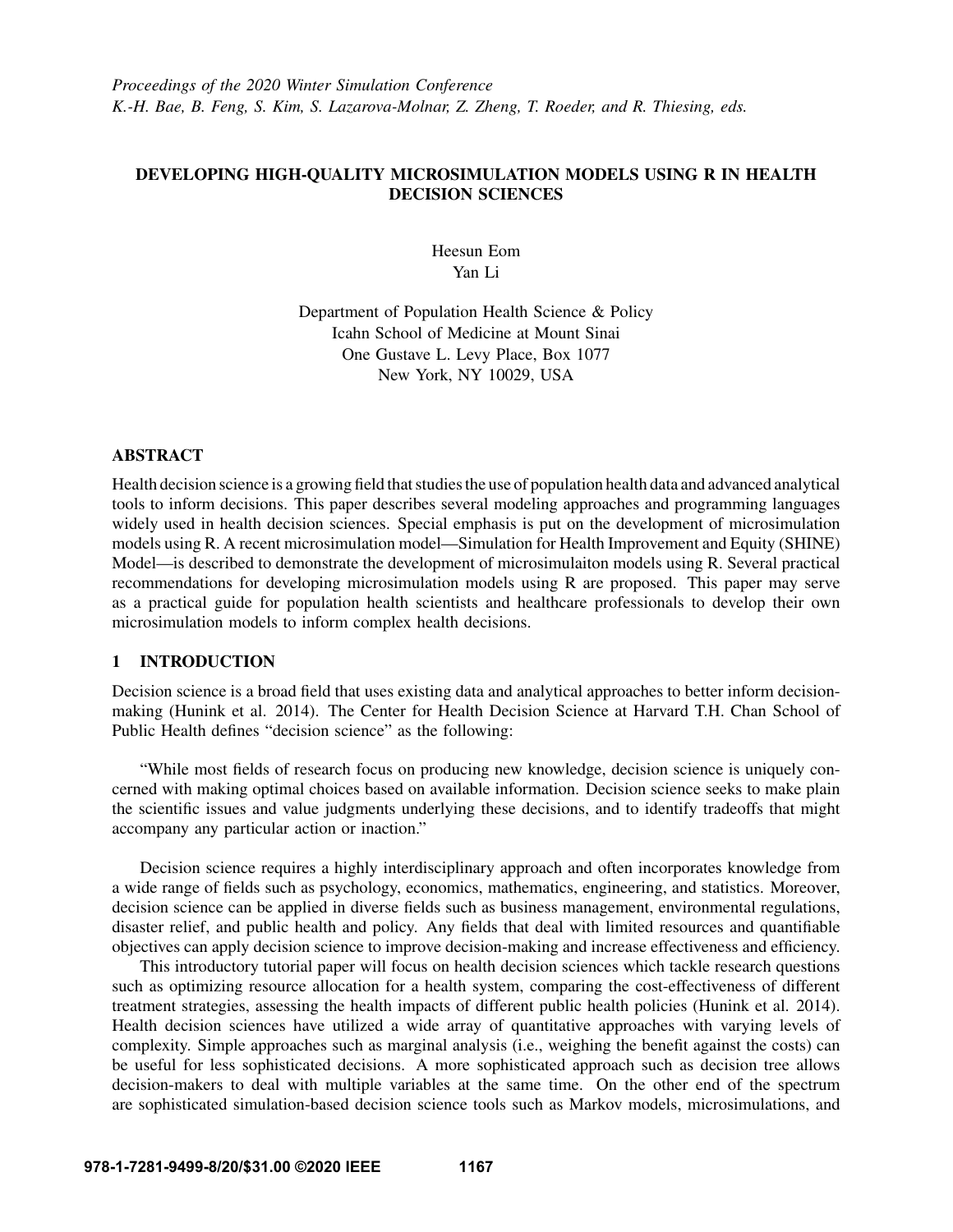agent-based models. These models can simulate health outcomes under different assumptions and policy scenarios.

In this paper, we describe several health decision science modeling approaches and programming languages in Section 2. Although every decision science approach and programming language has its pros and cons, microsimulation modeling and the R programming language are growing fast in health decision sciences over the past decade. We thus describe the development of microsimulation models using R in detail and provide a concrete example—a cardiovascular disease microsimulation model developed using R—to demonstrate the model development process in Section 3. Next, we provide a few recommendations for model development using R in Section 4. We discuss potential pitfalls of developing microsimulation models using R and point out future research directions in Section 5. At last, we provide brief concluding remarks in Section 6. This tutorial may be helpful for health scientists who are not familiar with microsimulation models or R to develop their first microsimulation model using R and promote the use of advanced simulation tools in health decision sciences.

# 2 OVERVIEW OF HEALTH DECISION-ANALYTIC MODELING

# 2.1 Decision Models

In this section, we will describe four decision-analytic modeling approaches often utilized in health decision sciences with varying levels of complexity, including decision trees, Markov models, microsimulations, and agent-based models. The first two modeling approaches are cohort-based approaches that focus on the modeling of population behaviors, while the other two are individual-based modeling approaches that focus on the modeling of health behaviors and outcomes at the individual level.

# 2.1.1 Decision Tree

Decision tree is a straightforward decision-making tool that can be developed even by those with little training in computer programming. As the name implies, decision tree models rely on a branching structure where a node represents splitting paths. Typically, the nodes are categorized into decision nodes, chance nodes, and end nodes and are represented by different symbols including squares, circles, and triangles, respectively, in a tree diagram. A health-related decision is made at the first node, the decision node. The probability of various outcomes is captured at the chance nodes. End nodes are absorbing nodes that usually represent death or final health outcomes [\(Kaminski et al. 2018](#page-10-1)).

Decision trees are easy to develop and understand and has thus become a useful decision-making tool for many health researchers. Analyzing a simple decision tree is straightforward and often can be done using popular software such as Microsoft Excel. Moreover, decision trees with added complexity can be developed and analyzed by more specialized software such as TreeAge [\(Shouman et al. 2011\)](#page-10-2). However, decision trees can be restrictive when it comes to modeling non-linear relationships and long-term outcomes.

# 2.1.2 Markov Model

Markov models are a more advanced approach than decision tree models and have been used to tackle more complicated questions in health decision sciences [\(Yaylali et al. 2014\)](#page-10-3). Markov models include Markov chains, which can be represented by two components: an initial state vector and a transition matrix. The transition matrix is a matrix whose entries are given by the probabilities of transitioning from one state to another. Multiplying the distribution of the previous state to the transition matrix gives the distribution of the current state. The states included in the Markov model must be mutually exclusive and collectively exhaustive. This class of models are rooted in the assumption that future states depend only on the current state (known as the Markov or "memoryless" property) [\(Oguzhan et al. 2010\)](#page-10-4). This property simplifies the calculations significantly, reducing the computational burden of the simulation. A Monte Carlo method is often used along with Markov chain to capture parameter uncertainty from a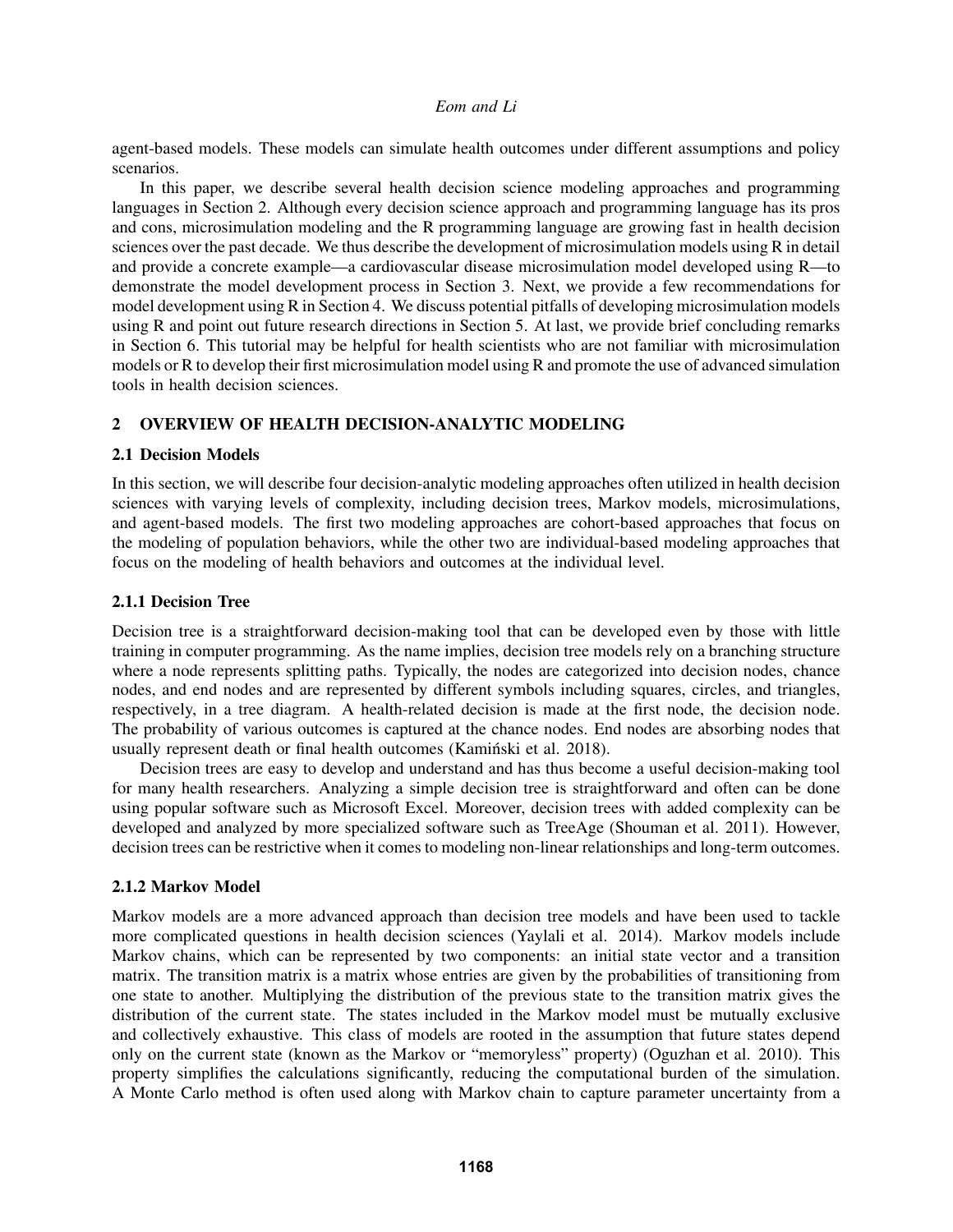predetermined probability distribution [\(Geyer 1992\)](#page-9-0). Markov models used in health decision sciences are usually discrete-time stationary Markov chains.

Unlike decision tree models, Markov models are more flexible in that they are conducive for modeling recurrent events and long time horizons. However, the "memoryless" property of Markov chains makes it difficult to capture individual health histories. For example, it is difficult to capture the increased mortality rate with the number of stroke an individual previously experienced using Markov models. Also, Markov models are cohort-based models that only capture population-level health outcomes and cannot study the effect of interventions across heterogeneous populations.

# 2.1.3 Microsimulation

Microsimulation model (aka. individual-level model or first-order Monte Carlo simulation) tracks individuallevel health behaviors and outcomes [\(Rutter et al. 2011;](#page-10-5) [Jalal et al. 2017;](#page-10-6) [Krijkamp et al. 2018\)](#page-10-7). Hence, it is easy to track an individual's health history and study heterogeneous populations. Also, in a microsimulation model, transition probabilities can depend on both population characteristics and the history of health states. For example, when modeling cardiovascular disease (CVD) with microsimulation, the incidence of future CVD can be dependent on both individual demographics (e.g., age, sex, race) and the history of cardiovascular health risk factors (e.g., high blood pressure, diabetes, cholesterol level). This gives microsimulation models greater flexibility in modeling details in the development of chronic disease compared to Markov models. A downside of microsimulation models is that they are more computationally expensive compared to Markov models. Also, microsimulation models are unable to capture interactions between individuals.

# 2.1.4 Agent-Based Modeling

Agent-based modeling (ABM) is a bottom-up modeling approach used to understand real-world systems when the behaviors and interactions of individuals and their environment are important [\(Railsback and](#page-10-8) [Grimm 2012\)](#page-10-8). Usually ABM is built on simple rules of behavior and action, which is then assessed against reality. ABM is popular among social science researchers because of its added realism through modeling interactions between individuals and with its environment.

ABM can be used to model social and health systems in an intuitive way that is appealing to policymakers. However, with the added complexity, ABM usually requires a more complicated structure and more comprehensive individual-level data compared to Markov models [\(Li et al. 2016\)](#page-10-9). ABM also entails more computational resources, which often requires model developers to make a difficult trade-off between model complexity and computational efficiency.

# 2.2 Programming Languages and Software

The choice of programming language and software plays an important role in model development in health decision sciences. Based on June 2020 TIOBE programming community index, the following are the top 20 most popular programming languages from top to bottom: C, Java, Python, C++, C, Visual Basic, Java Script, PHP, R, SQL, Swift, Go, Ruby, Assembly language, MATLAB, Perl, PL/SQL, Scratch, Classic Visual Basic, and Rust [\(TIOBE](#page-10-10) ). This index is based on ranking of how frequently the programming language shows up in search engine queries. While this index is an imperfect measure, it provides insights about changes in popularity of programming languages. However, the ranking is measured among modelers across all fields and is not specific to health decision sciences. It is possible that health decision scientists would have different preferences in programming languages.

Several programming languages are popular among health decision scientists, including Java, MATLAB, C++, Python, and R among others. In addition, some specialized software (e.g., TreeAge, AnyLogic) are also popular. Specialized software usually have user-friendly interface and are easier to learn, which make them ideal tools for health researchers who may have limited training in computer programming. In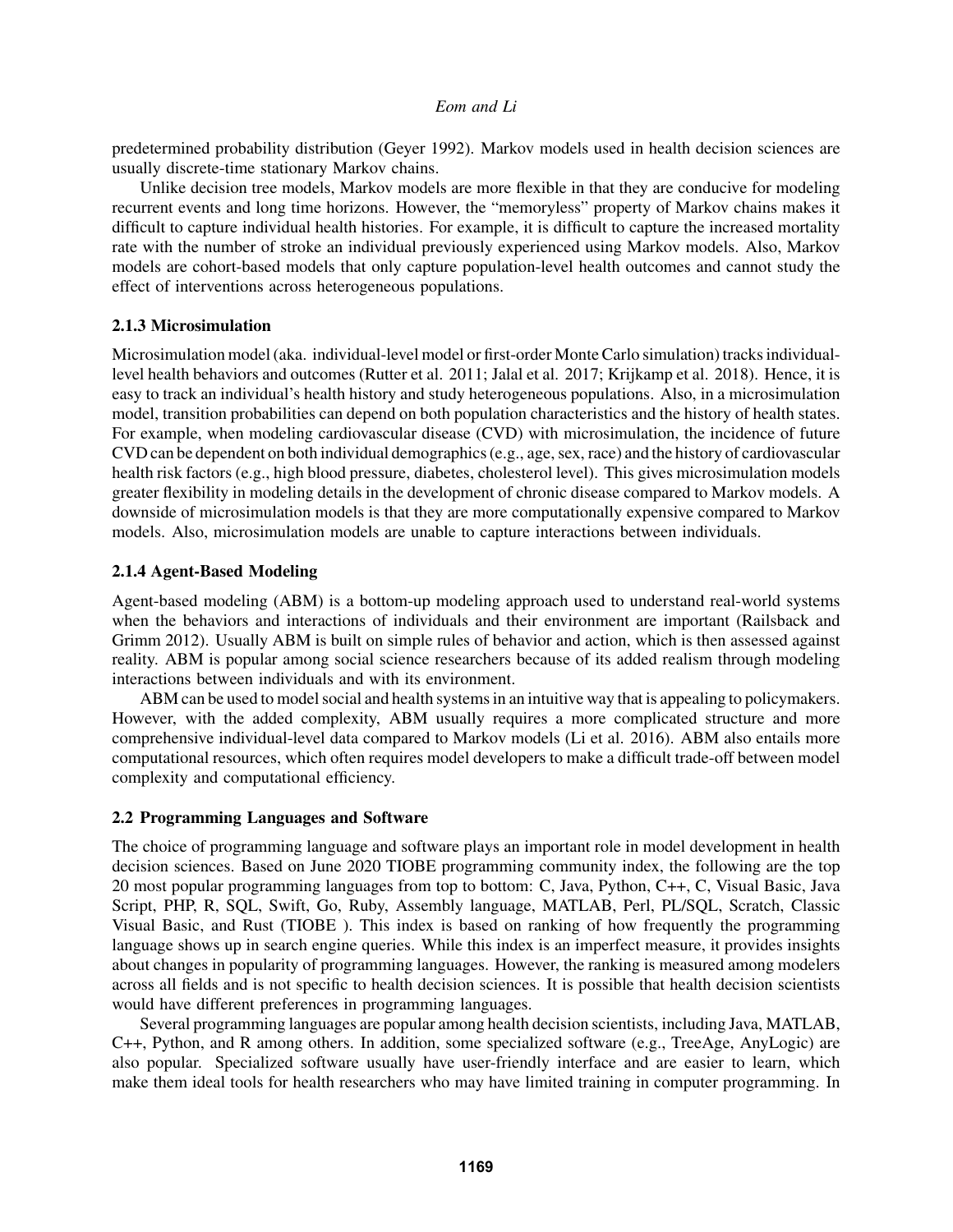comparison, programming languages such as C++, Python, and R provide more flexibility in developing decision science models and they are supported by large communities of professionals and researchers.

Many health decision scientists use R to develop models because of familiarity. Health researchers are often introduced to R through taking courses in epidemiology and biostatistics. The popularity of R is mainly attributed to it being free, having a huge online community, and having a great searchable archive such as on Stack Overflow. The [CRAN website](https://cran.r-project.org/) also makes many useful packages accessible. While R may not be the most computationally efficient programming language, it is easier to learn compared to other programming languages such as C and Java. This would allow modelers to start creating models sooner without committing extensive time to learn the complex syntax for a new programming language. Therefore, establishing a good practice to develop simulation models using R can help more researchers in health decision sciences delve into simulation modeling to add to their research objectives.

On a separate note, software such as TreeAge and Microsoft Excel are often used by health decision scientists to develop simulation models. Generally, it is easier to use TreeAge and Excel to develop models, but they are restricted by the functionalities developed into the platform. Likewise, there are a plethora of other software that were built with specific model structures in mind. These are great options when they suit the modeling needs of the researcher, but they greatly sacrifice flexibility. Moreover, there are some concerns about using underdeveloped software. For example, the RAND() function in Excel is a pseudo-random number generator that relies on a formula. While the pseudo-random number is not problematic for simple scenarios, its reliability may be of concern in more complicated models. Generally, using software developed for a specific type of modeling can make developing a model easier and faster but it can also be restrictive because of its lack of generalizability and transparency.

# 3 AN EXAMPLE OF MICROSIMULATION DEVELOPED USING R: THE SIMULATION FOR HEALTH IMPROVEMENT AND EQUITY (SHINE) MODEL

In this section, we describe a recent microsimulation model (the SHINE Model) that was developed using R. While we chose to refrain from getting into the details of how the simulation was coded on R, we hope to set an example of model development processes in R.

## 3.1 SHINE Model Background

The SHINE Model was developed by a multidisciplinary team consisting of simulation modelers, health economists, health policy researchers, and cardiovascular epidemiologists and physicians. The goal of the SHINE Model is to evaluate the impact of different public health policies in preventing cardiovascular disease (CVD). Approximately, one in every four deaths in the United States is due to CVD related reasons [\(Centers of Disease Control and Prevention](#page-9-1) ) and racial/ethnic minorities are particularly vulnerable to CVD and CVD related mortality. Moreover, 80% and 50% of deaths due to CHD and stroke, respectively, are preventable with lifestyle or environmental adjustments [\(American Heart Association](#page-9-2) ; [Cleveland Clinic](#page-9-3) [\)](#page-9-3). This motivates interests among health decision scientists to build models to inform policies to better prevent CVD and reduce health disparities.

The structure of the SHINE Model follows the well-established Cardiovascular Disease (CVD) Policy Microsimulation Model [\(Kohli-Lynch et al. 2019\)](#page-10-11). The CVD Policy Microsimulation Model focuses on simulation of national policies and interventions that can be used to prevent and manage CVD. However, many public health policies are implemented at the local level. Hence, it motivated the effort to create the SHINE Model which simulates the impact of public health policies on people in NYC. Along with the shift to city-level analysis, the simulation model moved from TreeAge to R. There were a few reasons for such transition: increased flexibility in parameters and output structure, better transparency in computation, and reduced software cost. However, transitioning the model to R created a steeper learning curve for others who wanted to work with the model.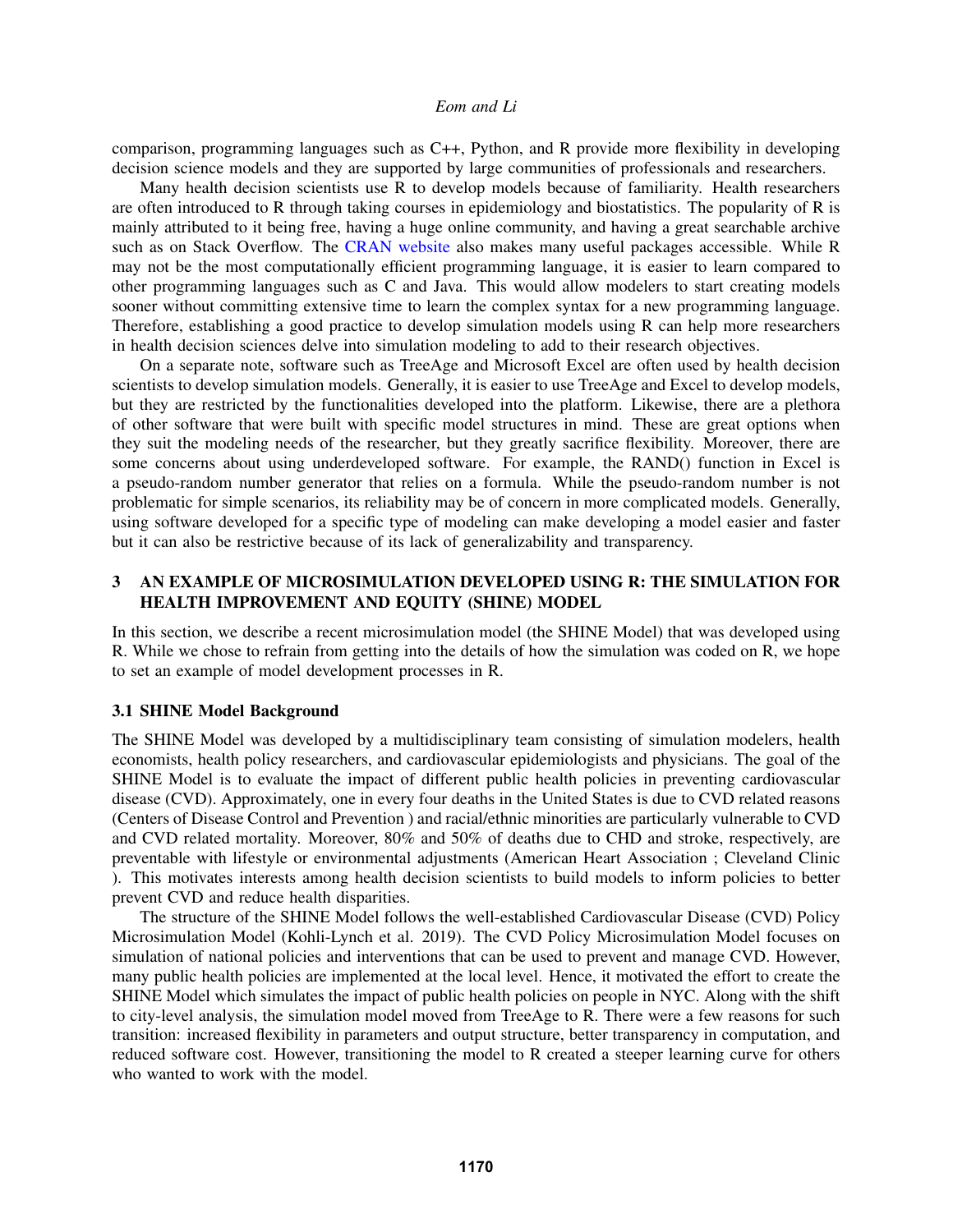#### 3.2 SHINE Model Structure

The SHINE Model is composed of health states and transition probabilities, as shown in Figure [1.](#page-4-0) Each health state is associated with an outcome measure (e.g., cost and QALY) that accumulated over time and are assessed against other scenarios. The transition probabilities are represented by the arrows in Figure [1.](#page-4-0) They represent the probability or risk of an individual moving from one state to another.



<span id="page-4-0"></span>Figure 1: The SHINE Model Structure

The CVD-related events are categorized into two subcategories in the model: coronary heart disease (CHD) and stroke. CHD includes angina, coronary artery disease (ST-Elevation Myocardial Infarction (STEMI) and Non-ST-elevation myocardial infarction (NSTEMI)), and heart failure. Therefore, there are six main health states based on whether an individual has experienced: no CVD related events (Healthy), one or more CHD events (CHD), one or more stroke events (Stroke), both CHD and stroke at least once (CHD + Stroke), a Non-CVD related death, or a CVD related death. Each health state has a corresponding cost and quality-adjusted life year (QALY), which are accumulated as the simulation progresses.

The model can estimate lifetime survival rates, CVD related events, quality-adjusted life years (QALY), and medical costs associated with an intervention.

#### 3.3 Simulated Population

Since a microsimulation model captures individual-level health outcomes, it is important to use individuallevel data as model input. For the SHINE Model, individuals are sampled from the New York City Health and Nutrition Examination Survey [\(NYC HANES\)](http://nychanes.org/) [\(NYCHANES](#page-10-12) ) to represent the NYC population. NYC HANES is similar to the National Health and Nutrition Examination Survey [\(NHANES\)](https://www.cdc.gov/nchs/nhanes/index.htm) [\(Centers for](#page-9-4) [Disease Control and Prevention](#page-9-4) ) but only focuses on adults in NYC. It is a health survey conducted by the NYC Department of Health and Mental Hygiene to identify health factors and track improvements. The first NYC HANES data were collected in 2004 with a sample size of approximately 2,000 people.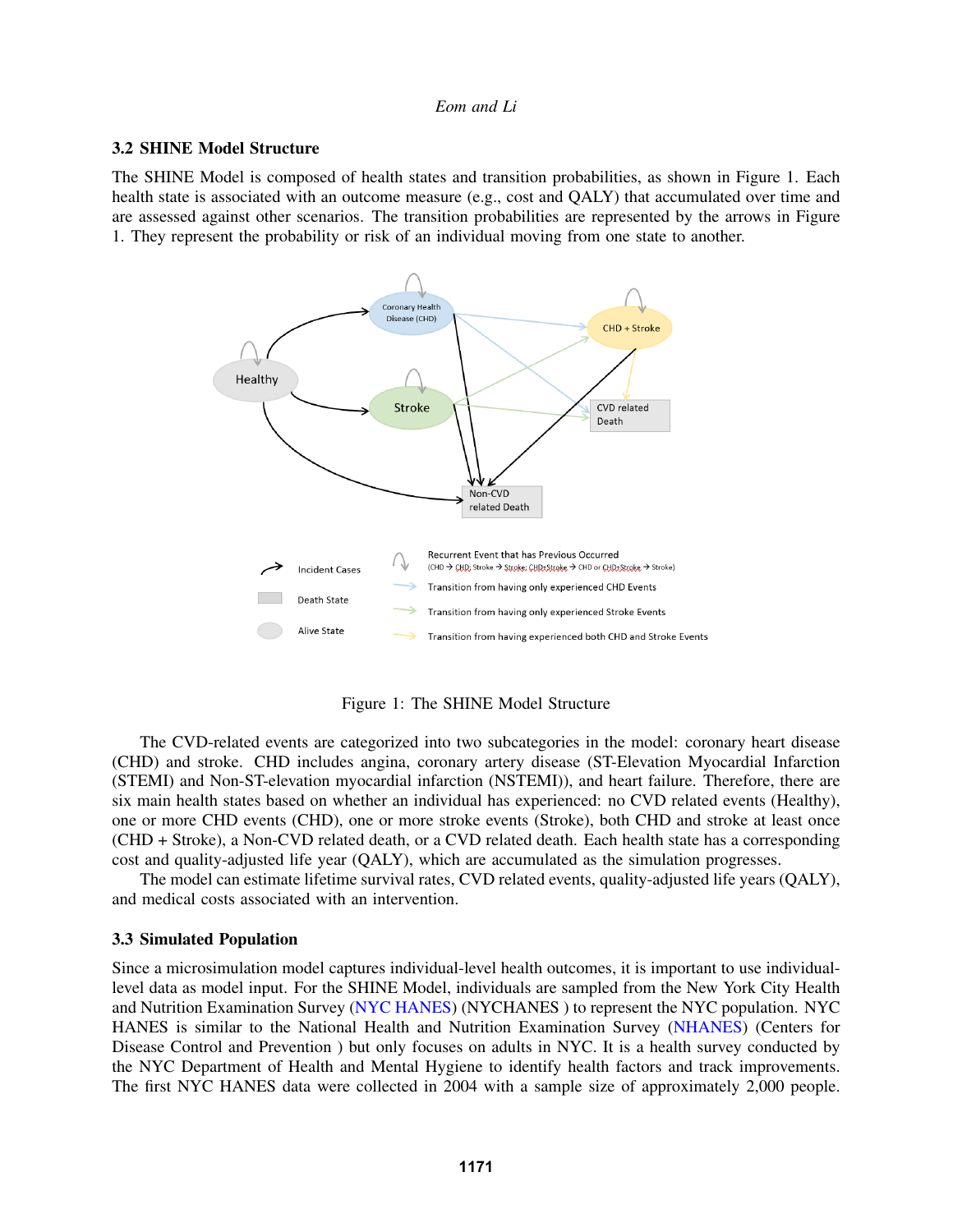The second NYC HANES data were collected in 2013-2014. Individuals were sampled according to the post-adjusted sample weights to be representative of NYC adults.

#### 3.4 Transition Probabilities

The transition probabilities in the SHINE model were either calculated using data-driven incidence equations or estimated from the published literature. The probabilities out of the "Healthy" state and probability of non-CVD death were calculated using individual-level characteristics. We will refer to these probabilities as the incidence probability for simplicity. The equations to calculate these probabilities will be referred to as the incidence equations, shown as equation [\(1\)](#page-5-0) below. All remaining probabilities were estimated from published literature.

Determined by the transition probabilities, simulated individuals move from one state to another as simulation runs. Figure [2](#page-5-1) shows how the probabilities can be organized using R.

|                         | P(Healthy) | P(CHD) | P(Stroke) | P(CHD + Stroke) | P(CVD-related Death) | P(non-CVD related Death) |
|-------------------------|------------|--------|-----------|-----------------|----------------------|--------------------------|
|                         | 0.5        | 0.2    | 0.14      | 0.05            | 0.03                 | 0.08                     |
|                         | 0          | 0      | 0.5       | 0.25            | 0.15                 | 0.1                      |
| $\overline{\mathbf{3}}$ | 0          | 0.6    | 0         | 0.2             | 0.1                  | 0.1                      |
| 4                       | 0.75       | 0.08   | 0.05      | 0.005           | 0.005                | 0.11                     |
|                         |            |        |           |                 |                      | 30 H Z                   |

<span id="page-5-1"></span>Figure 2: Example of a Transition Probability Layout

This transition probability matrix in Figure [2](#page-5-1) feeds into a function that determines each individual's health state in each cycle. Krijkamp et al. [\(Krijkamp et al. 2018\)](#page-10-7) provides pseudo code for such a function. In addition, the model updates the transition probabilities during each cycle depending on the following variables (when data is available):

- Current health state
- Race/ethnicity
- Length at each state
- Age (each cycle represents a year)
- Body mass index
- Smoking status (former smoker, current smoker, cigarettes per day)
- Systolic blood pressure
- Diabetes status
- HDL-c and LDL-c
- Estimated glomerular filtration rate (eGFR)

These variables are time-varying and future values are projected by matching the NYC HANES participants with the National Heart, Lung, and Blood Institute (NHLBI) Pooled Cohorts dataset. The approaches behind these variable projections are described in detailed in [Hazzouri et al. \(2019\)](#page-10-13) and [Zhang](#page-10-14) [et al. \(2019\).](#page-10-14)

This variability is captured by the incidence equation mentioned previously. The incidence of a primary CVD event and the probability of non-CVD death is calculated using equation [\(1\)](#page-5-0). The parameters ( $\alpha$ and  $\beta$ 's) are estimated using the Cox proportional hazards functions based on the NHLBI Pooled Cohorts dataset [\(Zhang et al. \(2019\)\)](#page-10-14).

<span id="page-5-0"></span>
$$
P(event) = \frac{exp(\alpha + \beta_{BMI}X_{BMI} + \beta_{LDL-c}X_{LDL-c} + ... + \beta_{sbp}X_{sbp})}{1 + exp(\alpha + \beta_{BMI}X_{BMI} + \beta_{LDL-c}X_{LDL-c} + ... + \beta_{sbp}X_{sbp})}
$$
(1)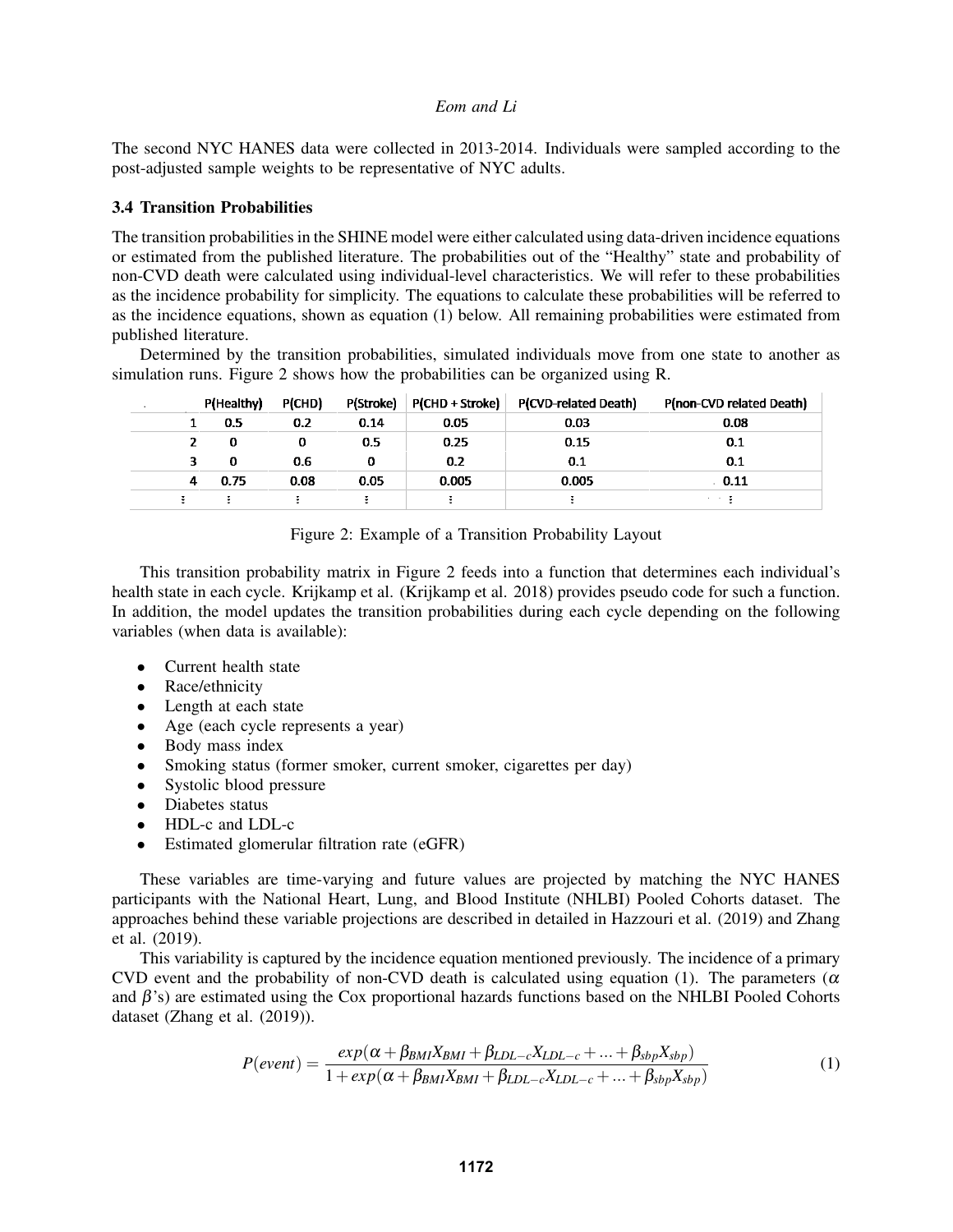The Pooled Cohorts dataset includes data from Atherosclerosis Risk in Communities [\(ARIC\)](https://sites.cscc.unc.edu/aric/desc_pub), Coronary Artery Risk Develop in Young Adults [\(CARDIA\)](https://www.cardia.dopm.uab.edu/), Cardiovascular Health Study [\(CHS\)](https://chs-nhlbi.org/), Framingham Heart Study – Offspring Cohort [\(FHS-O\)](https://framinghamheartstudy.org/about-the-fhs-participants/offspring-cohort/), Health, Aging, and Body Composition [\(HABC\)](https://healthabc.nia.nih.gov/), Hispanic Community Health Study/Study of Latinos [\(HCHS/SOL\)](https://sites.cscc.unc.edu/hchs/), Jackson Heart Study [\(JHS\)](https://www.jacksonheartstudy.org/), Multi-Ethnic Study of Atherosclerosis [\(MESA\)](https://www.mesa-nhlbi.org/), and Strong Heart Study [\(SHS\)](https://strongheartstudy.org/) [\(Oelsner et al. 2018;](#page-10-15) [Zhang et al. 2019\)](#page-10-14).

Finally, the SHINE Model can capture recurrent events. For example, if a simulated individual experiences an initial episode of CHD or stroke, that individual is at risk for a second (recurrent) CVD event or CVD-related death. We assumed that a maximum of two events is allowed during each cycle. It is worth noting that there is a nuanced distinction between being in a specific state and experiencing a specific event. For example, an individual who has previously experienced stroke is in the stroke health state but may not have had an episode of stroke in a long time. This distinction of a stroke event and stroke state (having experienced at least one episode of stroke previously), is important mainly because of differences in medical cost.

## 3.5 Model Assumptions and Other Considerations

There are a number of model assumptions in the development of microsimulations, which are summarized below.

- All the simulated individuals start from the initial state of "Healthy" as the model runs. We have removed individuals with any history of CVD.
- The model follows a group of individuals and therefore no one enters the simulation.
- Health care cost and QALY are dependent on both health state or the individual's age, gender, and length of state (wherever enough evidence is available).

As noted previously, the main purpose of a microsimulation model is to inform policies to improve population health and reduce health disparity. In the SHINE Model, the policy effect is usually captured by changing the incidence probability of transitioning to the two disease states (CHD and Stroke). All these details were identified as parameters that were important and supported by existing evidence from published literature. As it will be discussed in the next section, it is important to identify the details of the model for a streamlined model development process. Especially when the model involves a lot of details, it becomes challenging to develop, interpret, and collaborate on models without an organized structure.

Lastly, sensitivity analysis should be conducted once the SHINE Model is developed. Sensitivity analysis helps modelers and stakeholders understand how sensitive the results of the model are to specific model parameters. That being said, it would be impractical to conduct the sensitivity analysis against all the model parameters. A good practice for sensitivity analysis is to examine those parameters that are most uncertain or are most important to simulation results.

## 4 RECOMMENDATIONS ON THE DEVELOPMENT OF SIMULATION MODELS USING R

This section provides guidance and resources for developing microsimulation models using R. It is by no means comprehensive and is only meant to serve as a brief introduction for those learning to use R beyond its statistical capabilities.

## 4.1 Preparation: brainstorming and organizing

As with any coding languages, it is important for R modelers to design the model structure and specify input and output variables before writing any code. With a clear model structure, modelers can better visualize and structure the organization of the code. An organized code makes it easy to edit, debug, and share with collaborators. Modelers should consider creating the following items prior to coding:

• Model Diagram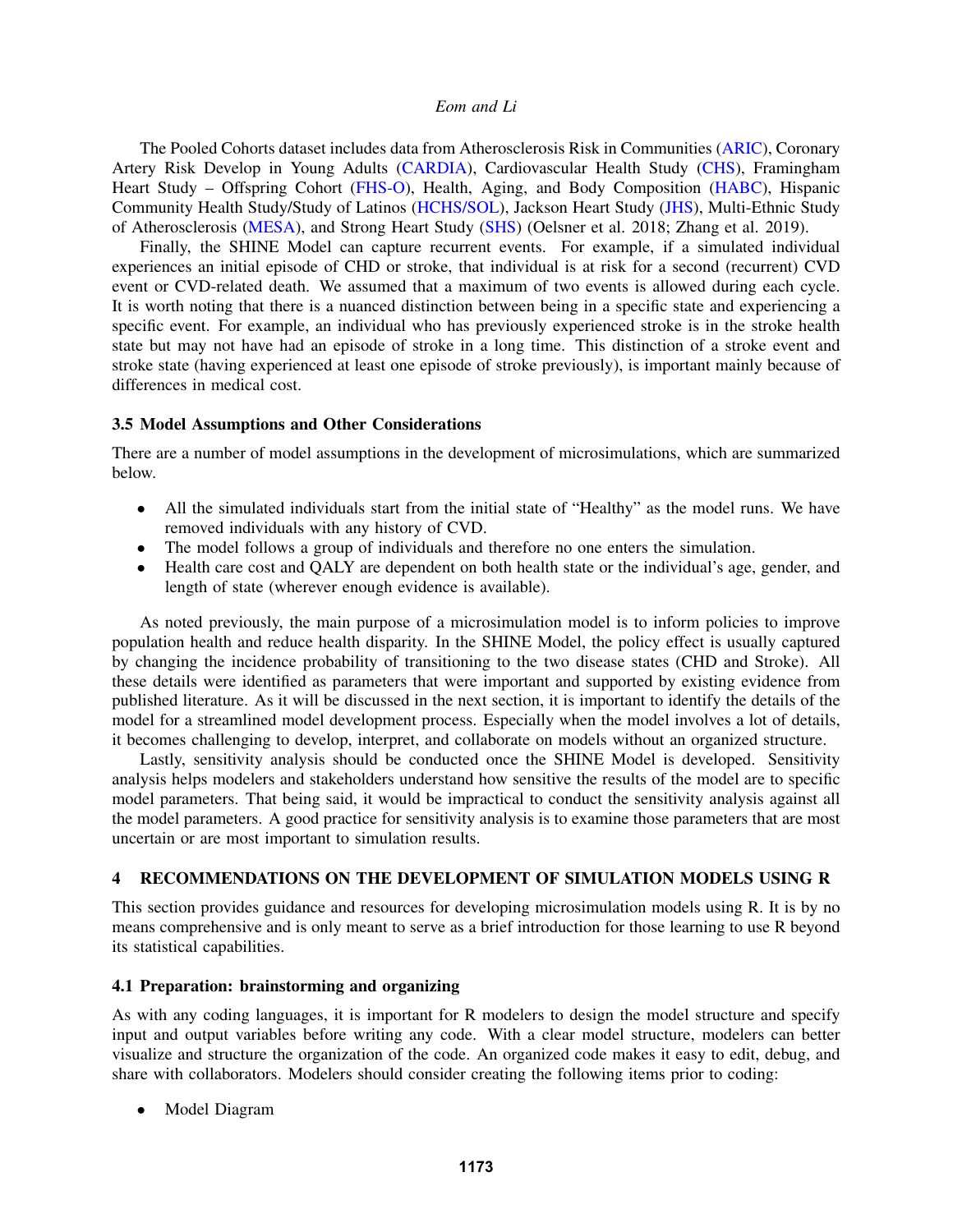- Underlying assumptions
- Input and output variable data structure and parameters
- Sketch of figures and tables for result presentation

Once the model structure and variables are fixed, workspace organization should be considered before any codes are written. Unlike codes written for the purpose of statistical analysis, the codes developed for simulation models are usually lengthier and have a more complex structure and organization. This includes figuring out how all the files will be stored relative to each other. Organizing your workspace also helps when sharing the model, especially when the model has external files as inputs. Generally, when working in an academic setting, having model inputs imported from an external file such as in the CSV file is preferred. We would recommend this, especially when working with people from different fields who may not be as comfortable with R. The organization of the code can be maintained through proper annotation. Dividing portions of the code with "sections" can also help create a clear structure in the code. If the code is extremely long, breaking up subsections into separate R files may also be beneficial. Separate R files can be read in using the function source("file name").

## 4.2 Utilize existing R packages

One of the major strengths of R is that many packages are available to the public for free. These packages can significantly simplify the coding process. Packages are a collection of functions, which contain commands that accomplish a specific task given specific inputs. The R environment comes with a set of pre-installed packages (i.e., default packages). More packages are easily accessible from the CRAN website using the command install.packages("Package Name") followed by library("Package Name"). Additional packages can be also found from websites such as Bioconductor and Github through BiocManager and devtools packages, respectively.

We describe several packages that are specific to microsimulation and simulation modeling. For example, the clinDR package can be used for simulating and analyzing clinical dose response models. The DES and the simmer packages can be used for developing discrete-event simulations. The ESGtoolkit package can be used for conducting Monte Carlo simulations. The MicSim and Sms packages can be used for performing continuous-time microsimulation and spatial microsimulation, respectively. In addition, the hesim package can be used for conducting health-economic simulation modeling and decision analysis. Other more general-purpose packages can also be useful in developing simulation models. For example, tidyverse is a popular set of packages for any data science related applications (including simulation modeling).

#### 4.3 Create customized functions using R

A modeler can develop his/her own function if a function/package is not readily available. Using the development of the SHINE Model as an example, we created a function called Consumption() to generate a sampled fruit and vegetable consumption level with ease. The function is useful because it pulls the necessary consumption data statistics for a given race and gender and use these data to estimate the parameter of the gamma distribution. We could then sample individual-level consumption from the gamma distribution. The following function can be called as follows:

```
Consumption(AA, Female, Fruit\_Consumption)
Consumption <- function(race, gender, DATA){
  # Initialize the output matrix
 pop_consumption <- matrix(NA, nrow = length(gender), ncol = 1)
    for (r in unique(race)){
      for (a in unique(gender)){
        # Input the statistics
        con_mean<- DATA$mean[DATA$race == r & DATA$qender == a]
```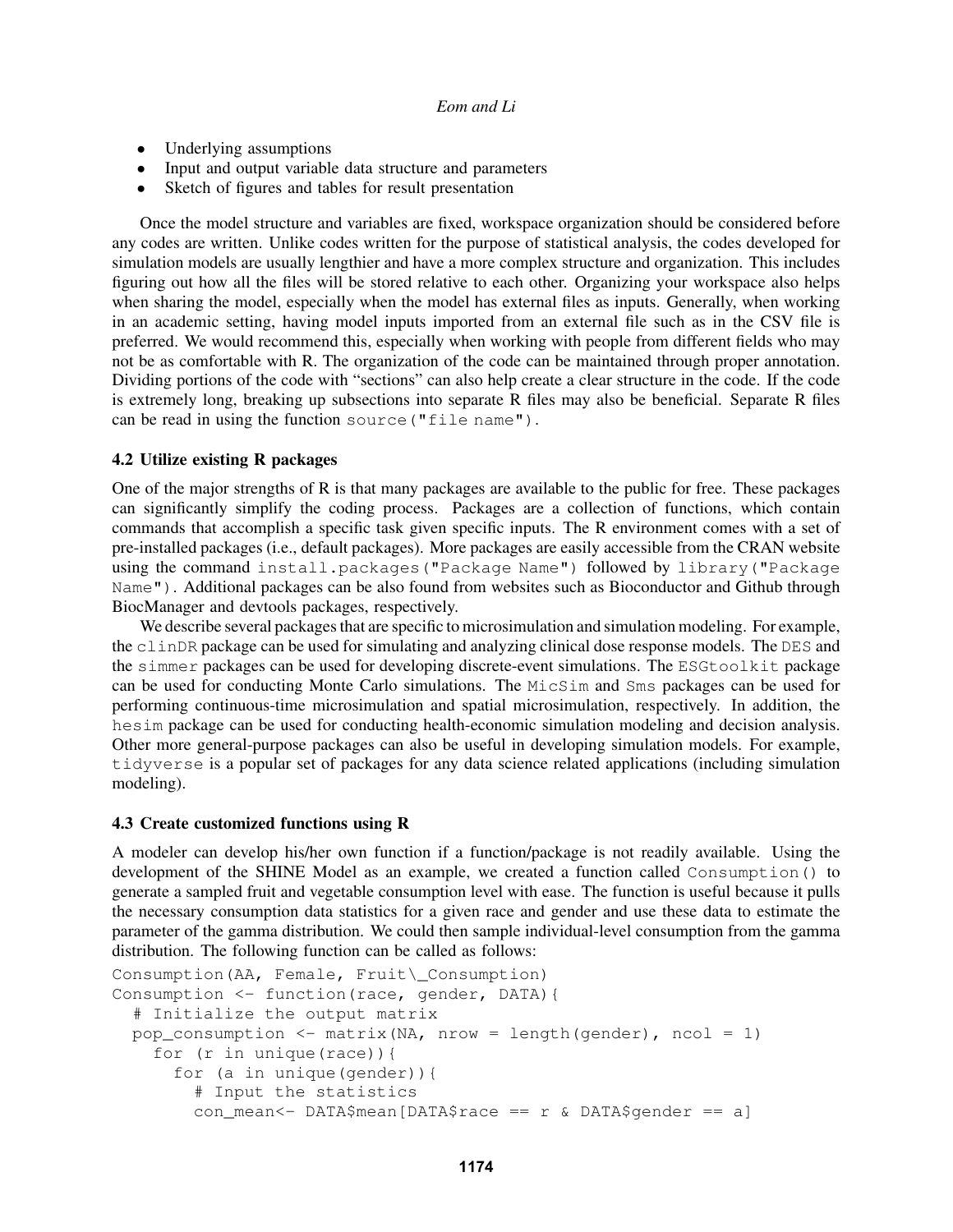```
con sd <- DATA$sd[DATA$race == r & DATA$gender == a]
      # Estimate the gamma distribution parameters
      shape V = (con mean)/con sd # beta
      rate_V = (\text{con_mean}) 2/\text{con\_sd} # alpha
      # Sample from the gamma distribution
      pop_consumption[(race == r & gender == a)] <-
          rgamma(n = length(pop consumption[(race == r & gender == a)]),
                   shape = shape V, scale = rate V) } }
# Output the output matrix
return(pop_consumption)}
```
## 4.4 Understand data structure

It is important to understand different data structures commonly used in R before developing a microsimulation model. Some functions require specific data structure and would cause errors otherwise. The most common data structures in R are atomic vector, matrix, array, list, and data frame. Atomic vectors and lists are 1-dimensional, matrices and data frames are 2-dimensional, and arrays are 3-dimensional. Atomic vectors, matrices, and arrays are considered homogeneous while lists and data frames are considered heterogeneous. Homogeneous data structure means all the content in the data must be of the same type (e.g., numeric). Heterogeneous data structure instead allows the content to have different types (e.g., numeric, factors, characters). Working with the proper data structure avoids unnecessary complications as the model development moves forward.

For simulation model development, matrices, arrays, and data frames are the most useful data structures. It allows related data to be stored under one variable. Moreover, often the functions in the tidyverse package require the data to be in a data frame structure. Apart from tidyverse, in order to easily manipulate these data structures, a function called  $apply()$  is also valuable. The function takes a minimum of three inputs:  $\alpha$ pply(X, MARGIN, FUN, ...). The input X is the data and FUN is the function that should be applied to the data, such as sum. The MARGIN input is what makes this function versatile. For example, given FUN=sum, when MARGIN=1 the function sums the entries along the rows, when MARGIN=2 the function sums the entries along the columns, and when MARGIN=c(1,2) the data is added along row and column. This versatility comes in handy especially when summarizing results from multiple iterations. Results from different iterations are usually stored in arrays and calculating summary statistics can become inefficient without apply().

Even without the  $apply()$  function, modelers should still try to vectorize their data whenever possible. For a simple example, take the task of adding two lists of numbers. The inefficient way is to add the two lists of numbers using a for loop. Instead, one should always use vector addition, which is significantly more efficient. This does not only apply to modeling in R, but any other programming languages, to improve code efficiency and reduce computational time.

# 5 PITFALLS AND FUTURE RESEARCH DIRECTIONS

Although developing microsimulation models using  $R$  is a promising direction in health decision sciences, it has several disadvantages and pitfalls that should be understood by modelers of interest. We describe these pitfalls and potential research directions to address them below.

First, although microsimulation can capture changes of health outcomes and behaviors at the individual level, it cannot capture interactions among individuals. It is thus difficult to use microsimulation to model infectious diseases in which disease transmission among individuals prevails or addictive behaviors such as smoking in which peer influence plays an important role. As described in Section 2, agent-based modeling would be more suitable to study interactions among individuals and how these interactions may affect population health outcomes.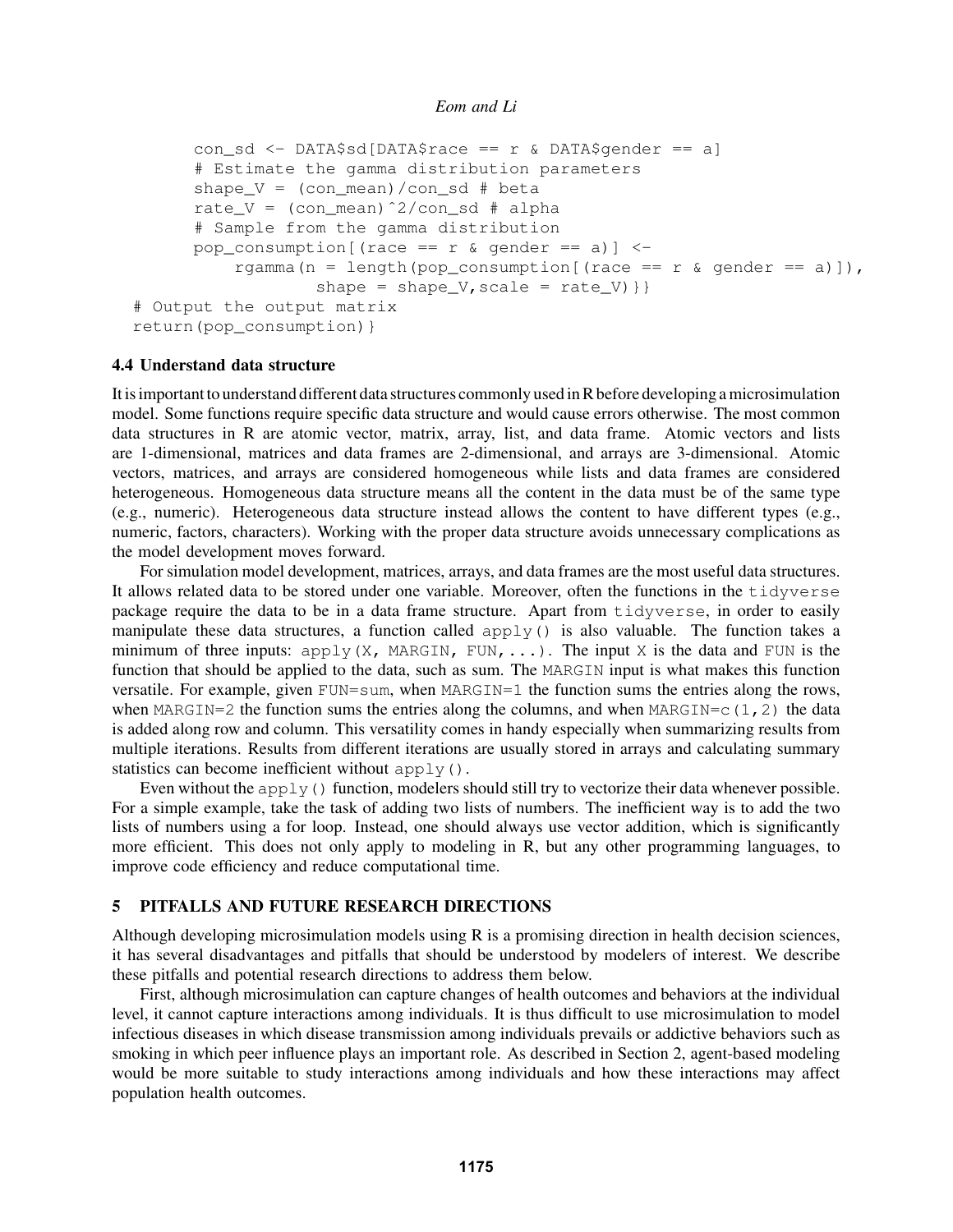Second, there are obstacles for modelers without extensive training in computer programming to develop microsimulation models using R. Although R provides numerous resources (e.g., packages, tutorials) that can ease the model development process, it is not a visualized model development tool. For health decision scientists who may have only received limited training in computer programming, the ability to develop simulation models in a visualized, user-friendly platform is important. Efforts should be taken by researchers to further ease the model development process and make microsimulation modeling with R more accessible to health decision scientists.

Third, it may be difficult to communicate a microsimulation model developed using R or other high-level programming languages with health care decision-makers or policymakers. A well-designed model diagram will be helpful to facilitate the communication between modelers and non-modelers and help policymakers understand the model structure. However, there are no guidelines for developing such diagrams and the quality of diagram varies across different model applications. Research is needed to standardize the construction of model diagrams and make it an essential component in the model development process.

Lastly, there needs to be a systematic way to determine which values to use as model parameters when multiple data sets or sources provide different estimates. The lack of such a systematic approach creates ambiguity in the choice of input values for the model and, thus, inevitably increases the uncertainty in the simulation result. A future direction is to link the meta-analysis capacity of R with the development of microsimulation models to provide a systematic process for parameter estimation and improve the robustness and reliability of the simulation results.

## 6 CONCLUSION

As more health care data become available and the need for better allocation of scarce health care resources grows, health decision sciences become critical in advising health care administrators and policymakers. Models cannot replace well collected data, but it can add to our understanding of those data sets and provide policy insights that traditional statistical models are unable to provide. Although microsimulation models and R may not be the most sophisticated tools in health decision sciences, they provide modelers with a convenient option to assess the impact of different policies and programs on patient outcomes and health care costs. Developing a microsimulation model may seem like a daunting task at the beginning. However, as described in the current paper, by following a structured procedure and taking advantage of existing resources, modelers may find the task more manageable. Research is needed to further strengthen the link between microsimulation models and R and make the modeling process more convenient even for researchers without a modeling background.

#### ACKNOWLEDGMENTS

Research reported in this publication was supported by the National Heart, Lung, and Blood Institute of the National Institutes of Health under Award Number R01HL141427. The content is solely the responsibility of the authors and does not necessarily represent the official views of the National Institutes of Health.

#### **REFERENCES**

- <span id="page-9-2"></span>American Heart Association. "CDC Prevention Programs". [https://www.heart.org/en/get-involved/advocate/federal-priorities/](https://www.heart.org/en/get-involved/advocate/federal-priorities/cdc-prevention-programs) [cdc-prevention-programs,](https://www.heart.org/en/get-involved/advocate/federal-priorities/cdc-prevention-programs) accessed 05.18.2020.
- <span id="page-9-4"></span>Centers for Disease Control and Prevention. "National Health and Nutrition Examination Survey". [https://www.cdc.gov/nchs/](https://www.cdc.gov/nchs/nhanes/index.htm) [nhanes/index.htm,](https://www.cdc.gov/nchs/nhanes/index.htm) accessed 04.24.2020.
- <span id="page-9-1"></span>Centers of Disease Control and Prevention. "Heart Disease Facts". [https://www.cdc.gov/heartdisease/facts.htm,](https://www.cdc.gov/heartdisease/facts.htm) accessed 04.20.2019.
- <span id="page-9-3"></span>Cleveland Clinic. "Stroke Risk Factors & Stroke Prevention". [https://my.clevelandclinic.org/health/articles/](https://my.clevelandclinic.org/health/articles/13398-know-your-risk-factors-for-stroke) [13398-know-your-risk-factors-for-stroke,](https://my.clevelandclinic.org/health/articles/13398-know-your-risk-factors-for-stroke) accessed 07.11.2020.
- <span id="page-9-0"></span>Geyer, C. J. 1992. "Practical Markov Chain Monte Carlo". *Statistical Science* 7(4):73–83.